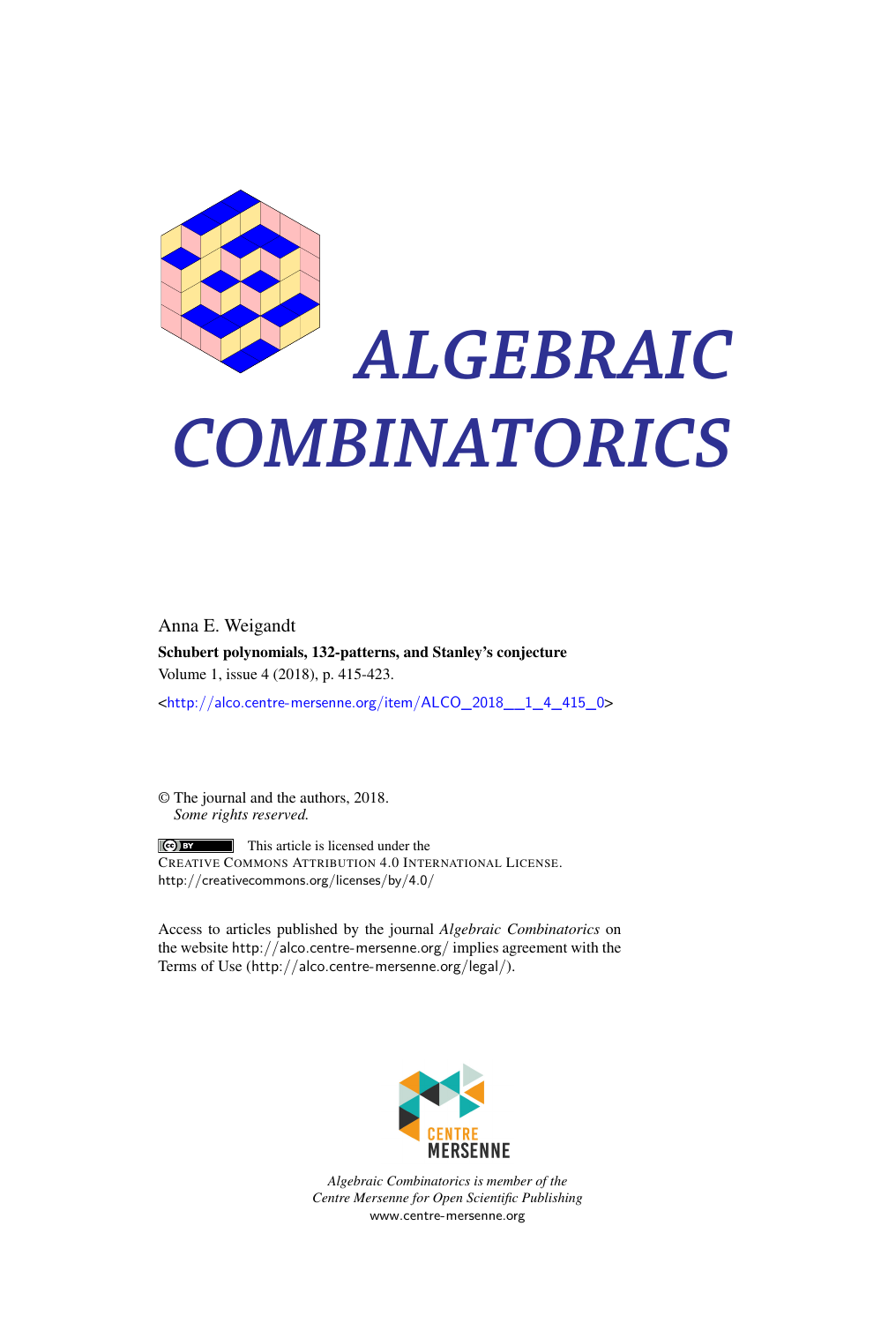

# Schubert polynomials, 132-patterns, and Stanley's conjecture

# Anna E. Weigandt

Abstract Motivated by a recent conjecture of R. P. Stanley we offer a lower bound for the sum of the coefficients of a Schubert polynomial in terms of 132-pattern containment.

# 1. INTRODUCTION

This paper is motivated by a conjecture of R. P. Stanley [\[8,](#page-9-0) Conjecture 4.1] concerning the *Schubert polynomials* of A. Lascoux and M.-P. Schützenberger [\[5\]](#page-9-1). A *permutation* is a bijection from the set  $\{1, 2, \ldots, n\}$  to itself. We typically represent a permutation in one-line notation. For instance,  $w = 25143$  is the permutation which maps 1 to 2, 2 to 5, 3 to 1, and so on. The *symmetric group*  $S_n$  consists of the set of permutations.

If  $w_0 = n n - 1 ... 1$  is the longest permutation in  $S_n$ , define

$$
\mathfrak{S}_{w_0} := x_1^{n-1} x_2^{n-2} \cdots x_{n-1}.
$$

For any other  $w \in S_n$ , there is some *i* so that  $w(i) < w(i+1)$ . Then  $\mathfrak{S}_w = \partial_i \mathfrak{S}_{ws_i}$ , where  $\partial_i f := \frac{f - s_i f}{x_i - x_{i+1}}$  and  $s_i = (i, i + 1)$  acts on *f* by exchanging the variables  $x_i$ and  $x_{i+1}$ . The  $\partial_i$ 's satisfy the same braid and commutativity relations as the simple transpositions and so  $\mathfrak{S}_w$  is well defined. The polynomial  $\mathfrak{S}_w$  is called a *Schubert polynomial*. We will use an equivalent definition for Schubert polynomials as a weighted sum over *pipe dreams*. See Section [2](#page-2-0) for these definitions.

We are interested in the following specialization:  $\nu_w := \mathfrak{S}_w(1,1,\ldots,1)$ . Let

(1) 
$$
P_{132}(w) := \{(i, j, k) : i < j < k \text{ and } w(i) < w(k) < w(j)\}.
$$

Write  $\eta_w := \#P_{132}(w)$ . If  $\eta_w \geq 1$  then *w contains* the pattern 132.

<span id="page-1-1"></span>EXAMPLE 1.1. Let  $w = 25143$ . Below, we list the elements of  $P_{132}(w)$  by marking in bold the positions  $i < j < k$  for which  $(i, j, k) \in P_{132}(w)$ .

# **25**1**4**3 **25**14**3 2**51**43** 25**143**

As such,  $\eta_w = 4$ .

We prove that  $\eta_w$  provides a lower bound for  $\nu_w$ .

<span id="page-1-0"></span>THEOREM 1.2 (The 132-bound). For any  $w \in S_n$ ,  $\nu_w \geq \eta_w + 1$ .

*Manuscript received 28th July 2017, revised 28th May 2018, accepted 12th June 2018.*

KEYWORDS. Schubert polynomials, permutation patterns.

Acknowledgements. The author was supported by the Ruth V. Shaff and Genevie I. Andrews Fellowship.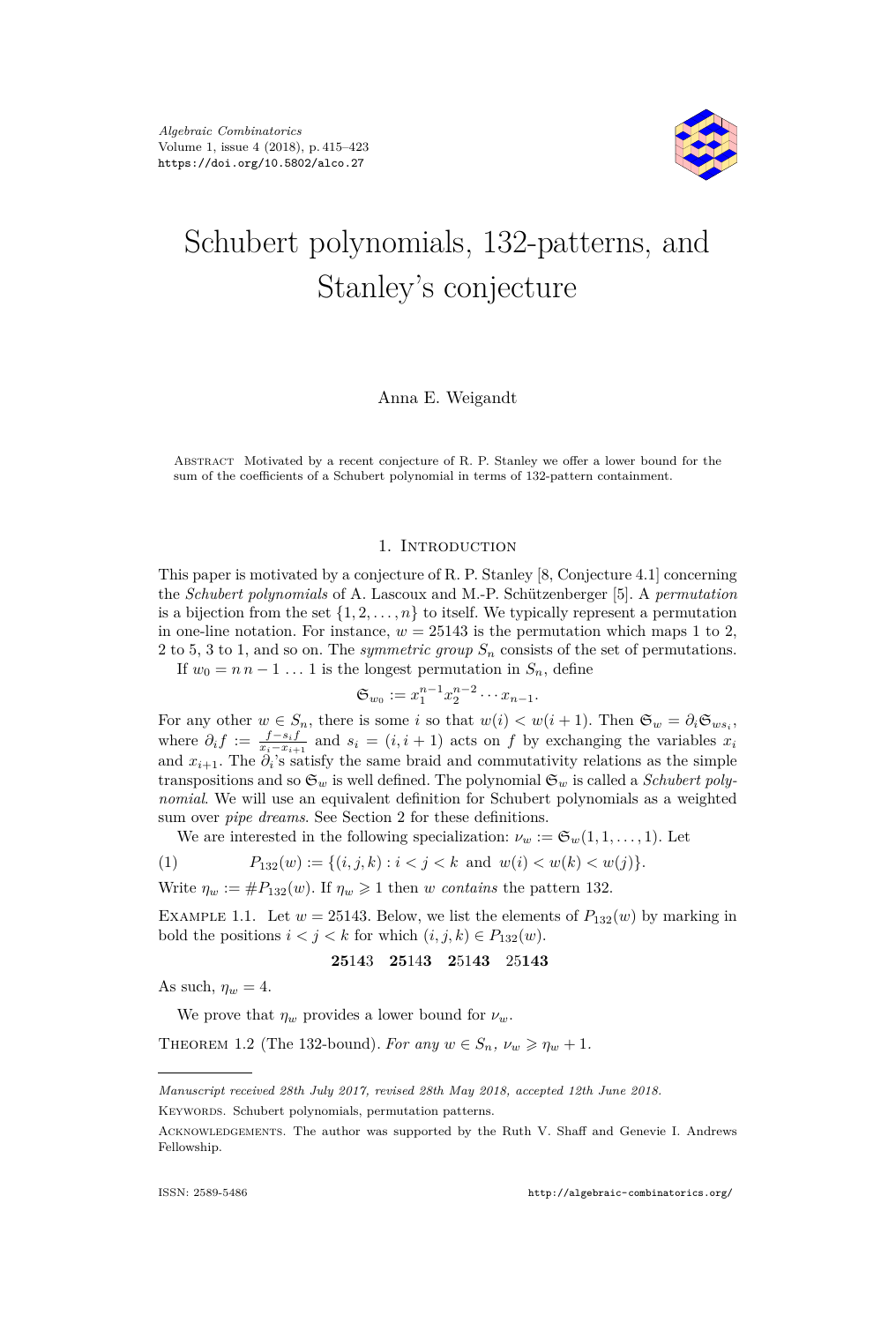#### A. E. WEIGANDT

As a corollary, we obtain the following conjecture of R. P. Stanley [\[8,](#page-9-0) Conjecture 4.1].

COROLLARY 1.3.  $\nu_w = 2$  *if and only if*  $\eta_w = 1$ .

*Proof.* Let  $w \in S_n$ . If  $\eta_w = 0$  then  $\nu_w = 1$  [\[6,](#page-9-2) Chapter 4]. If  $\eta_w = 1$  then  $\nu_w = 2$  [\[8,](#page-9-0) Section 4]. Otherwise,  $\eta_w \geq 2$ . Then we apply Theorem [1.2](#page-1-0) and obtain

$$
\nu_w \geqslant \eta_w + 1 \geqslant 3.
$$

As such,  $\nu_w = 2$  if and only if  $\eta_w = 1$ .

#### <span id="page-2-3"></span>2. Background on Permutations and Pipe Dreams

<span id="page-2-0"></span>We will recall the necessary background on permutations and Schubert polynomials; our references are [\[7,](#page-9-3) Chapter 2] and [\[1\]](#page-9-4) respectively. Each permutation has an associated *rank function rw*, where

(2) 
$$
r_w(i,j) := \#\{k: 1 \leq k \leq i \text{ and } w(k) \leq j\}.
$$

The pair  $(i, j)$  is an *inversion* of *w* if  $i < j$  and  $w(i) > w(j)$ . Equivalently, each inversion corresponds to a 21-pattern in *w*. The *length* of a permutation is the number inversions,

(3) 
$$
\ell(w) := \#\{(i,j) : i < j \text{ and } w(i) > w(j)\}.
$$

The *Rothe diagram* of  $w \in S_n$  is the set

<span id="page-2-1"></span>(4) 
$$
D(w) := \{(i, j) : 1 \leq i, j \leq n, w(i) > j, \text{ and } w^{-1}(j) > i\}.
$$

Notice immediately from [\(4\)](#page-2-1), we have

<span id="page-2-2"></span>(5) 
$$
D(w^{-1}) = D(w)^t.
$$

The diagram  $D(w)$  is in bijection with the set of inversions of *w* by the map

(6) 
$$
(i, j) \mapsto (i, w^{-1}(j)).
$$

We may visualize  $D(w)$  as follows. For each  $i = 1, \ldots, n$ , plot  $(i, w(i))$ . Then, strike out all boxes to the right and below each of the plotted points. The boxes which remain form  $D(w)$ . For example, *D*(25143) is pictured to the right. Notice that we use matrix conventions; cell (*i, j*) sits in the *i*th row from the top and the *j*th column from the left.



Schubert polynomials can be written as a sum over *pipe dreams*. Pipe dreams appear in the literature under various names; they are the *pseudo-line configurations* of S. Fomin and A. N. Kirillov [\[3\]](#page-9-5) and the *RC-graphs* of N. Bergeron and S. C. Billey [\[1\]](#page-9-4). They were studied from a geometric perspective by A. Knuston and E. Miller [\[4\]](#page-9-6).

Let  $\mathbb{Z}_{>0} \times \mathbb{Z}_{>0}$  be the semi-infinite grid, starting from the northwest corner. A *pipe dream* is a tiling of this grid with  $\sim$ 's (elbows) and a finite number of  $+$ 's (pluses). For simplicity, we will often draw the elbows as dots. We freely identify each pipe dream with a subset of  $\mathbb{Z}_{>0} \times \mathbb{Z}_{>0}$  by recording the coordinates of the pluses. Associate a weight monomial to  $P$ :

$$
\mathtt{wt}(\mathcal{P}) = \prod_{(i,j) \in \mathcal{P}} x_i.
$$

Equivalently, the exponent of  $x_i$  counts the number of pluses which appear in row  $i$ of P.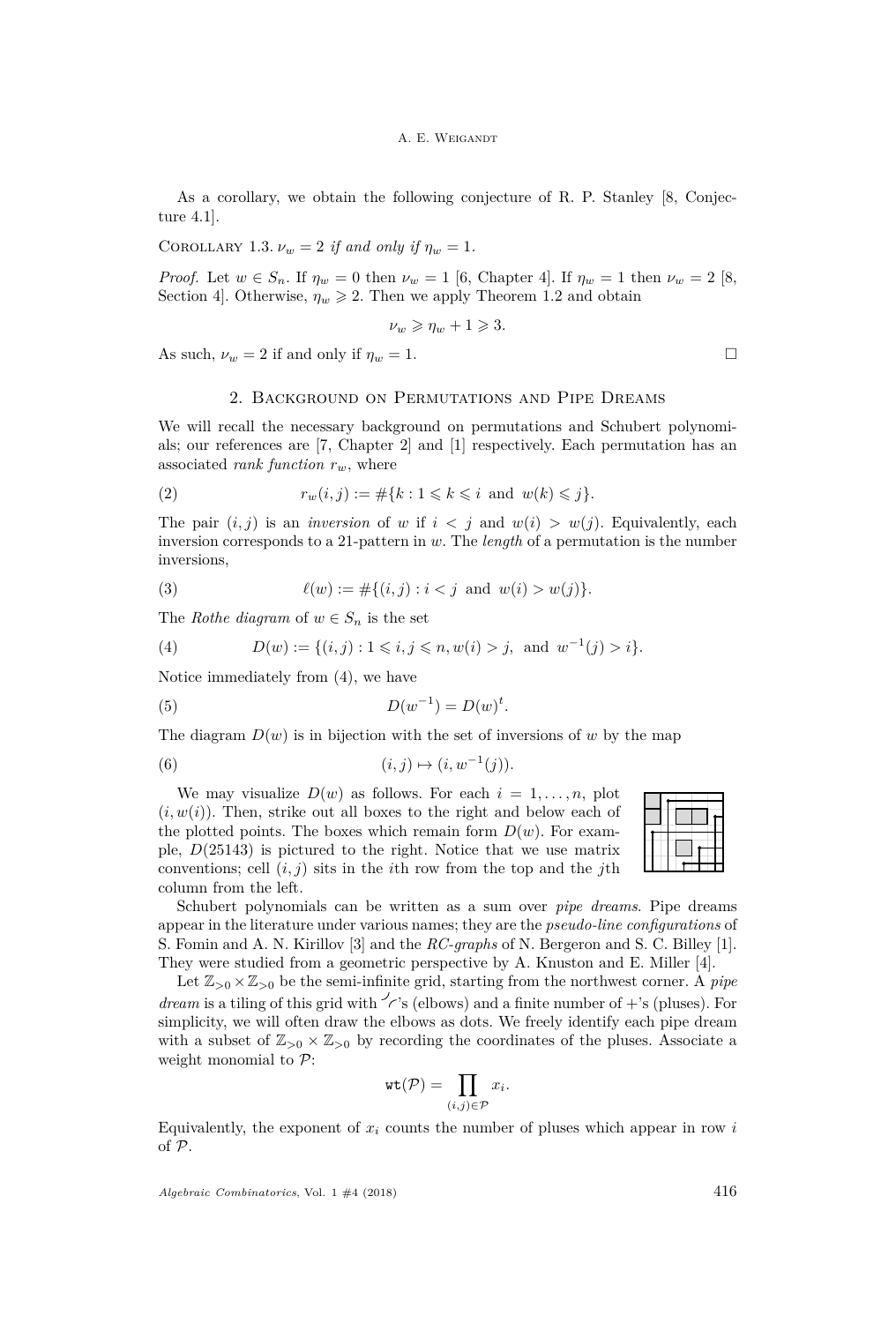

We may interpret  $P$  as a collection of overlapping strands, using the rule that a strand never bends at a right angle. The  $+$ 's indicate the positions where two strands cross. Each row on the left edge of  $\mathbb{Z}_{>0} \times \mathbb{Z}_{>0}$  is connected by some strand to a unique column along the top, and vice versa. If the *i*th row is connected to the *j*th column, let  $w_P(i) := j$ . There exists some *n* so that  $w_P(i) = i$  for all  $i > n$ , so

 $w_P \in S_\infty$ . In practice, we identify  $w_P$  with its representative in some finite symmetric group. For example, if P is the pipe dream pictured above, then we write  $w_{\mathcal{P}} = 25143$ .

If  $\#\mathcal{P} = \ell(w_{\mathcal{P}})$  then  $\mathcal P$  is *reduced*. Let

<span id="page-3-0"></span>
$$
RP(w) := \{ \mathcal{P} : w_{\mathcal{P}} = w \text{ and } \mathcal{P} \text{ is reduced} \}.
$$

THEOREM 2.1  $([1, 3])$  $([1, 3])$  $([1, 3])$  $([1, 3])$  $([1, 3])$ .

(7) 
$$
\mathfrak{S}_w = \sum_{\mathcal{P} \in \texttt{RP}(w)} \texttt{wt}(\mathcal{P}).
$$

Recall,  $\nu_w := \mathfrak{S}_w(1, 1, \ldots, 1)$ *.* Immediately from [\(7\)](#page-3-0),  $\nu_w = \text{\#RP}(w)$ *.* 

EXAMPLE 2.2. The reduced pipe dreams for  $w = 25143$  are pictured below.

| $[ + \cdot + + \cdot ]$                                               | $[+ \cdot + \cdot \cdot]$                                                    | $+ \cdot + + \cdot$                                                                                       | $+ \cdot \cdot + \cdot$ ]                                             |
|-----------------------------------------------------------------------|------------------------------------------------------------------------------|-----------------------------------------------------------------------------------------------------------|-----------------------------------------------------------------------|
| $  + \cdot + \cdot \cdot  $                                           | $+ + + \cdot \cdot$                                                          | $  + \cdot \cdot \cdot \cdot \cdot  $                                                                     | $+ + \cdot \cdot \cdot$                                               |
| $\begin{bmatrix} . & . & . & . \\ . & . & . & . \end{bmatrix}$        | $\begin{bmatrix} \cdot & \cdot & \cdot & \cdot & \cdot \end{bmatrix}$        | $ \cdot + \cdot \cdot \cdot $                                                                             | $ \cdot + \cdot \cdot \cdot $                                         |
|                                                                       | $\left[\begin{array}{ccccccccc} \ldots & \ldots & \ldots \end{array}\right]$ | $\left[\begin{array}{ccccccccc} \cdot & \cdot & \cdot & \cdot & \cdot & \cdot & \cdot \end{array}\right]$ | $\left[\begin{array}{ccc} . & . & . & . \end{array}\right]$           |
| $\begin{bmatrix} \cdot & \cdot & \cdot & \cdot & \cdot \end{bmatrix}$ | $\begin{bmatrix} \cdot & \cdot & \cdot & \cdot & \cdot \end{bmatrix}$        | $\begin{bmatrix} \cdot & \cdot & \cdot & \cdot & \cdot \end{bmatrix}$                                     | $\begin{bmatrix} \cdot & \cdot & \cdot & \cdot & \cdot \end{bmatrix}$ |
|                                                                       |                                                                              |                                                                                                           |                                                                       |
| $  + \cdot \cdot \cdot \cdot  $                                       | $  + \cdot + + \cdot  $                                                      | $  + \cdot \cdot + \cdot  $                                                                               | $[+ \cdot \cdot \cdot \cdot]$                                         |
|                                                                       |                                                                              |                                                                                                           |                                                                       |
| $+ + + \cdots$                                                        | $  + \cdot \cdot \cdot \cdot  $                                              | $+ + \cdot \cdot \cdot$                                                                                   | $ +++ $                                                               |
| $ \cdot + \cdot \cdot \cdot $                                         |                                                                              | $\begin{bmatrix} . & . & . & . \end{bmatrix}$                                                             |                                                                       |
| $\begin{bmatrix} \cdot & \cdot & \cdot & \cdot & \cdot \end{bmatrix}$ | $  + \cdot \cdot \cdot \cdot  $                                              | $  + \cdot \cdot \cdot \cdot  $                                                                           | $  + \cdot \cdot \cdot \cdot  $                                       |

Therefore,

$$
\mathfrak{S}_w = x_1^3 x_2^2 + x_1^2 x_2^3 + x_1^3 x_2 x_3 + x_1^2 x_2^2 x_3 + x_1 x_2^3 x_3 + x_1^3 x_2 x_4 + x_1^2 x_2^2 x_4 + x_1 x_2^3 x_4
$$
  
and  $\nu_w = 8$ .

There are two pipe dreams which have an explicit description in terms of *w*. Let

(8) 
$$
m_i(w) = \#\{j : (i,j) \in D(w)\}.
$$

Then the *bottom pipe dream* is

(9) 
$$
\mathcal{B}_w = \{(i,j) : j \leqslant m_i(w)\}.
$$

Graphically,  $\mathcal{B}_w$  is obtained from  $D(w)$  by replacing each box with a plus and then left justifying within each row. We define the *top pipe dream* as the transpose of the bottom pipe dream of  $w^{-1}$ :

<span id="page-3-1"></span>
$$
\mathcal{T}_w := \mathcal{B}^t_{w^{-1}}.
$$

By [\(5\)](#page-2-2),  $\mathcal{T}_w$  is obtained from  $D(w)$  by top justifying pluses within columns.

EXAMPLE 2.3. Let  $w = 25143$ .

|         | $  + \cdot \cdot \cdot \cdot  $                                                                                  | $\begin{bmatrix} + & + & + & \cdot \\ + & + & + & \cdot & \cdot \end{bmatrix}$                                |
|---------|------------------------------------------------------------------------------------------------------------------|---------------------------------------------------------------------------------------------------------------|
|         | $+ + + \cdot \cdot$                                                                                              |                                                                                                               |
| $B_w =$ | $\{ \alpha_1, \alpha_2, \alpha_3, \alpha_4 \}$<br>$\bullet$                                                      | $\mathcal{T}_w =  \cdot \cdot \cdot \cdot \cdot $                                                             |
|         | $\left\{ \begin{array}{ccc} \cdot & \cdot & \cdot & \cdot \\ \cdot & \cdot & \cdot & \cdot \end{array} \right\}$ | $\mathbb{R}^n$ , $\mathbb{R}^n$ , $\mathbb{R}^n$ , $\mathbb{R}^n$                                             |
|         |                                                                                                                  | $\begin{array}{cccccccccc} \cdot & \cdot & \cdot & \cdot & \cdot & \cdot & \cdot & \cdot & \cdot \end{array}$ |

Pictured above are the bottom and top pipe dreams for *w*.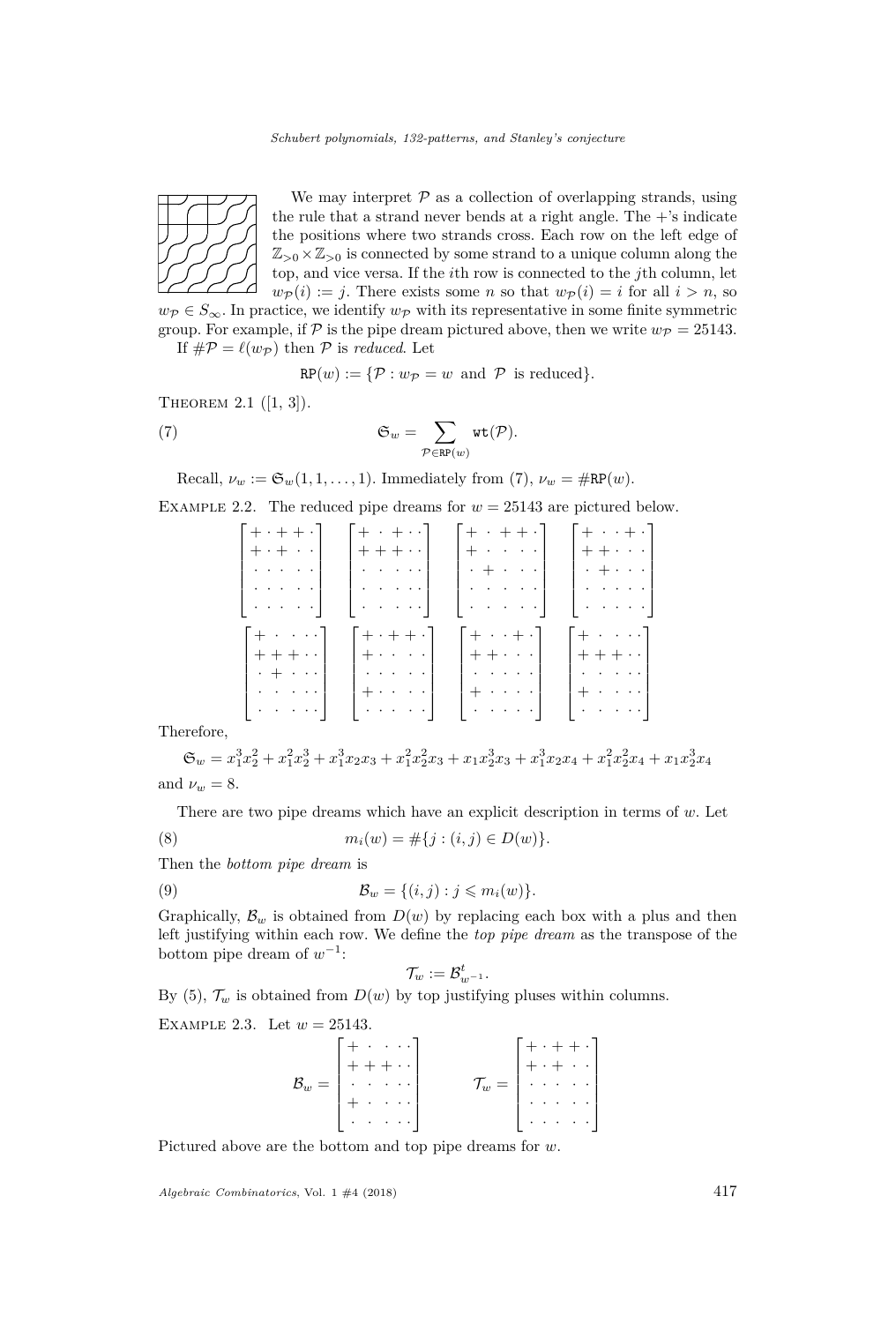# A. E. WEIGANDT

N. Bergeron and S. C. Billey gave a procedure to obtain any pipe dream in  $RP(w)$ algorithmically, starting from  $B_w$ . A *ladder move* is an operation on pipe dreams which produces a new pipe dream by a replacement of the following type.

|               |           | $\cdot +$     |
|---------------|-----------|---------------|
| $++$          |           | $++$          |
| $++$          |           | $++$          |
| $\frac{1}{2}$ | $\mapsto$ | $\frac{1}{2}$ |
|               |           |               |
| $++$          |           | $++$          |
| $+ \cdot$     |           |               |

In the above picture, the columns and rows are consecutive. If  $\mathcal{P} \mapsto \mathcal{P}'$  is a ladder move, then  $\mathcal{P} \in \mathbb{RP}(w)$  if and only if  $\mathcal{P}' \in \mathbb{RP}(w)$ . In other words,  $\mathbb{RP}(w)$  is closed under ladder moves [\[1\]](#page-9-4). Furthermore, any element of  $RP(w)$  can be reached by some sequence of ladder moves from the bottom pipe dream.

<span id="page-4-1"></span>THEOREM 2.4 ([\[1,](#page-9-4) Theorem 3.7]). *If*  $P \in RP(w)$ , then P can be obtained by a sequence *of ladder moves from* B*w.*

We will mostly focus on a special type of ladder move. A *simple ladder move* is a replacement of the following form.

$$
\begin{array}{cccc}\cdot & \cdot & \mapsto & \cdot + \\
+ & \mapsto & \cdot & \cdot\n\end{array}
$$

The outline of the proof is as follows. In Lemma [3.6,](#page-6-0) we show that any sequence of ladder moves connecting  $\mathcal{B}_w$  to  $\mathcal{T}_w$  must use only simple ladder moves. The exact number of pipe dreams in any such sequence, is  $\eta_w + 1$ . Since each pipe dream in the sequence is distinct, this provides a lower bound for  $\nu_w = \text{HRP}(w)$ .

# 3. Proof of Theorem [1.2](#page-1-0)

We start by interpreting  $\eta_w$  as a weighted sum over  $D(w)$ . The "32" in each 132pattern of *w* corresponds to a box  $(i, j) \in D(w)$ . The "1" contributes to the rank function  $r_w(i, j)$ .

<span id="page-4-0"></span>Lemma 3.1.

$$
\eta_w = \sum_{(i,j)\in D(w)} r_w(i,j).
$$

*Proof.* Suppose  $(i, j, k) \in P_{132}(w)$ . Then  $w(j) > w(k)$  and  $w^{-1}(w(k)) = k > j$ . By [\(4\)](#page-2-1), we have  $(j, w(k)) \in D(w)$ . Furthermore,  $i \leq j$  and  $w(i) \leq w(k)$ . Then by [\(2\)](#page-2-3),

$$
\#\{\ell : (\ell, j, k) \in P_{132}(w)\} \leq \#\{\ell : \ell \leq j \text{ and } w(\ell) \leq w(k)\} = r_w(j, w(k)).
$$

Then

(10) 
$$
\eta_w \leqslant \sum_{(i,j)\in D(w)} r_w(i,j).
$$

On the other hand, suppose  $(i, j) \in D(w)$ . Then

$$
w(i) > j = w(w^{-1}(j))
$$
 and  $w^{-1}(j) > i$ .

Take

 $k \in \{k : k \leq i \text{ and } w(k) \leq j\}.$ 

Since  $(i, j) \in D(w)$ , we must have  $k < i$  and  $w(k) < j$ . Then  $k < i < w^{-1}(j)$  and  $w(k) < w(w^{-1}(j)) < w(i)$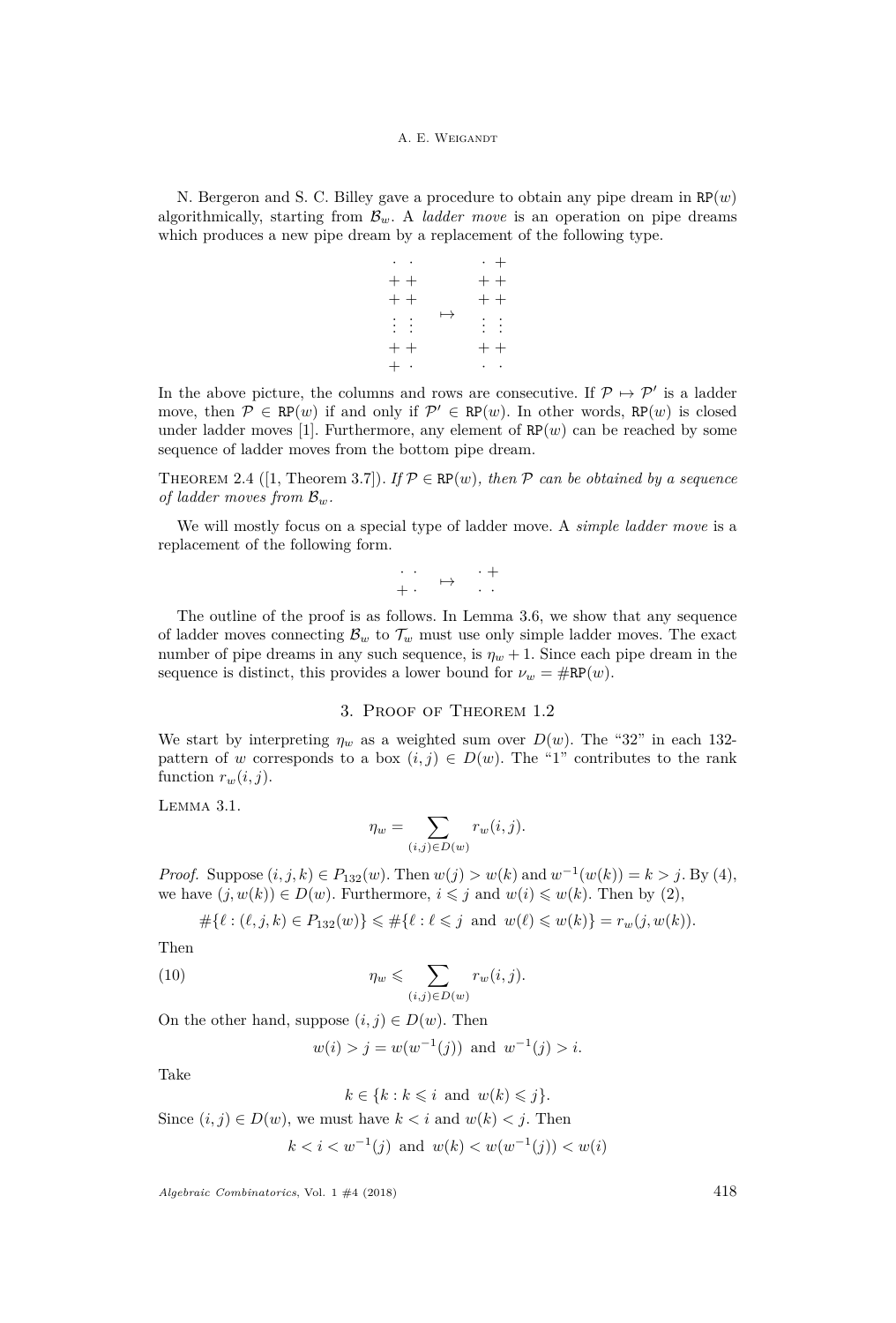and so

$$
(k, i, w^{-1}(j)) \in P_{132}(w).
$$

As such, if  $(i, j) \in D(w)$ ,

$$
\#\{\ell : (\ell, i, w^{-1}(j)) \in P_{132}(w)\} \geq r_w(i, j).
$$

Therefore,

(11) 
$$
\eta_w \geqslant \sum_{(i,j)\in D(w)} r_w(i,j).
$$

As such,

$$
\eta_w = \sum_{(i,j)\in D(w)} r_w(i,j).
$$

EXAMPLE 3.2. Again, let  $w = 25143$ . Below, we label each box  $(i, j) \in D(w)$  with  $r_w(i,j)$ .

As such,

$$
\sum_{(j)\in D(w)} r_w(i,j) = 4.
$$

In Example [1.1,](#page-1-1) we found that  $\eta_w = 4$ . This agrees with Lemma [3.1.](#page-4-0)

<span id="page-5-1"></span>(*i,j*)∈*D*(*w*)

If  $\mathcal{P} \in \text{RP}(w)$ , let  $\mathbf{a}_{\mathcal{P}} := (a_{\mathcal{P}}(1), \ldots, a_{\mathcal{P}}(n))$  where

(12)  $a_{\mathcal{P}}(k) = \#\{(i, j) \in \mathcal{P} : i + j - 1 = k\}.$ 

Equivalently,  $a_{\mathcal{P}}(k)$  is the number of pluses that occur in the *k*th antidiagonal of  $\mathcal{P}$ . Notice if  $\mathcal{P} \mapsto \mathcal{P}'$  is a simple ladder move, then  $\mathbf{a}_{\mathcal{P}} = \mathbf{a}_{\mathcal{P}'}$ . If  $\mathcal{P} \mapsto \mathcal{P}'$  is a ladder move which is not simple, then  $\mathbf{a}_{\mathcal{P}} \neq \mathbf{a}_{\mathcal{P}}$ .

EXAMPLE 3.3. Let  $P, P' \in RP(25143)$  be as pictured below.

|                | $\sim$ $\sim$ $\sim$ $\sim$ $\sim$<br>$+$                                                                                                                                                                                                                                                                                       |                    |  | $+ \cdot + \cdot \cdot$                                                                                                                                                                                                                                                                                                         |  |
|----------------|---------------------------------------------------------------------------------------------------------------------------------------------------------------------------------------------------------------------------------------------------------------------------------------------------------------------------------|--------------------|--|---------------------------------------------------------------------------------------------------------------------------------------------------------------------------------------------------------------------------------------------------------------------------------------------------------------------------------|--|
|                | $+ + + \cdot \cdot$                                                                                                                                                                                                                                                                                                             |                    |  | $+ + + \cdots$                                                                                                                                                                                                                                                                                                                  |  |
| $\mathcal{P}=$ | $\cdot + \cdot \cdot \cdot$                                                                                                                                                                                                                                                                                                     | $\mathcal{P}' =  $ |  | $\left\{ \left\vert \left\langle \cdot \right\rangle \right\rangle \left\langle \cdot \right\rangle \left\langle \cdot \right\rangle \left\langle \cdot \right\rangle \left\langle \cdot \right\rangle \right\}$                                                                                                                |  |
|                | $\left\{ \begin{array}{ccc} 1 & 0 & 0 & 0 & 0 \\ 0 & 0 & 0 & 0 & 0 \\ 0 & 0 & 0 & 0 & 0 \\ 0 & 0 & 0 & 0 & 0 \\ 0 & 0 & 0 & 0 & 0 \\ 0 & 0 & 0 & 0 & 0 \\ 0 & 0 & 0 & 0 & 0 \\ 0 & 0 & 0 & 0 & 0 \\ 0 & 0 & 0 & 0 & 0 \\ 0 & 0 & 0 & 0 & 0 \\ 0 & 0 & 0 & 0 & 0 \\ 0 & 0 & 0 & 0 & 0 \\ 0 & 0 & 0 & 0 & 0 \\ 0 & 0 & 0 & 0 & 0$ |                    |  | $\left\{ \begin{array}{ccc} 1 & 0 & 0 & 0 & 0 \\ 0 & 0 & 0 & 0 & 0 \\ 0 & 0 & 0 & 0 & 0 \\ 0 & 0 & 0 & 0 & 0 \\ 0 & 0 & 0 & 0 & 0 \\ 0 & 0 & 0 & 0 & 0 \\ 0 & 0 & 0 & 0 & 0 \\ 0 & 0 & 0 & 0 & 0 \\ 0 & 0 & 0 & 0 & 0 \\ 0 & 0 & 0 & 0 & 0 \\ 0 & 0 & 0 & 0 & 0 \\ 0 & 0 & 0 & 0 & 0 \\ 0 & 0 & 0 & 0 & 0 \\ 0 & 0 & 0 & 0 & 0$ |  |
|                |                                                                                                                                                                                                                                                                                                                                 |                    |  |                                                                                                                                                                                                                                                                                                                                 |  |

Although  $\mathcal{P}'$  can be obtained from  $\mathcal P$  by a ladder move, it is not a simple ladder move. Indeed,  $\mathbf{a}_{\mathcal{P}} = (1, 1, 1, 2, 0)$  and  $\mathbf{a}_{\mathcal{P}'} = (1, 1, 2, 1, 0)$ . Therefore,  $\mathbf{a}_{\mathcal{P}} \neq \mathbf{a}_{\mathcal{P}'}$ .

<span id="page-5-0"></span>This idea extends to sequences of ladder moves.

<span id="page-5-2"></span>LEMMA 3.4. *Suppose there is a path of ladder moves from*  $P$  *to*  $Q$ *:* 

(13) 
$$
\mathcal{P} = \mathcal{P}_0 \mapsto \mathcal{P}_1 \mapsto \cdots \mapsto \mathcal{P}_N = \mathcal{Q}.
$$

*Each ladder move in* [\(13\)](#page-5-0) *is simple if and only if*  $a_p = a_Q$ .

*Proof.*

 $(\Rightarrow)$  Assume each  $\mathcal{P}_i \mapsto \mathcal{P}_{i+1}$  is a simple ladder move. Then  $\mathcal{P}_{i+1}$  is obtained from  $P_i$  by moving a single plus to a new position in the same antidiagonal. As such,  $\mathbf{a}_{\mathcal{P}_i} = \mathbf{a}_{\mathcal{P}_{i+1}}$  for each *i*. Therefore  $\mathbf{a}_{\mathcal{P}} = \mathbf{a}_{\mathcal{Q}}$ .

 $(\Leftarrow)$  We prove the contrapositive. Suppose there is a nonsimple ladder move in the sequence [\(13\)](#page-5-0). It acts by removing a plus from the *i*th antidiagonal and replacing it in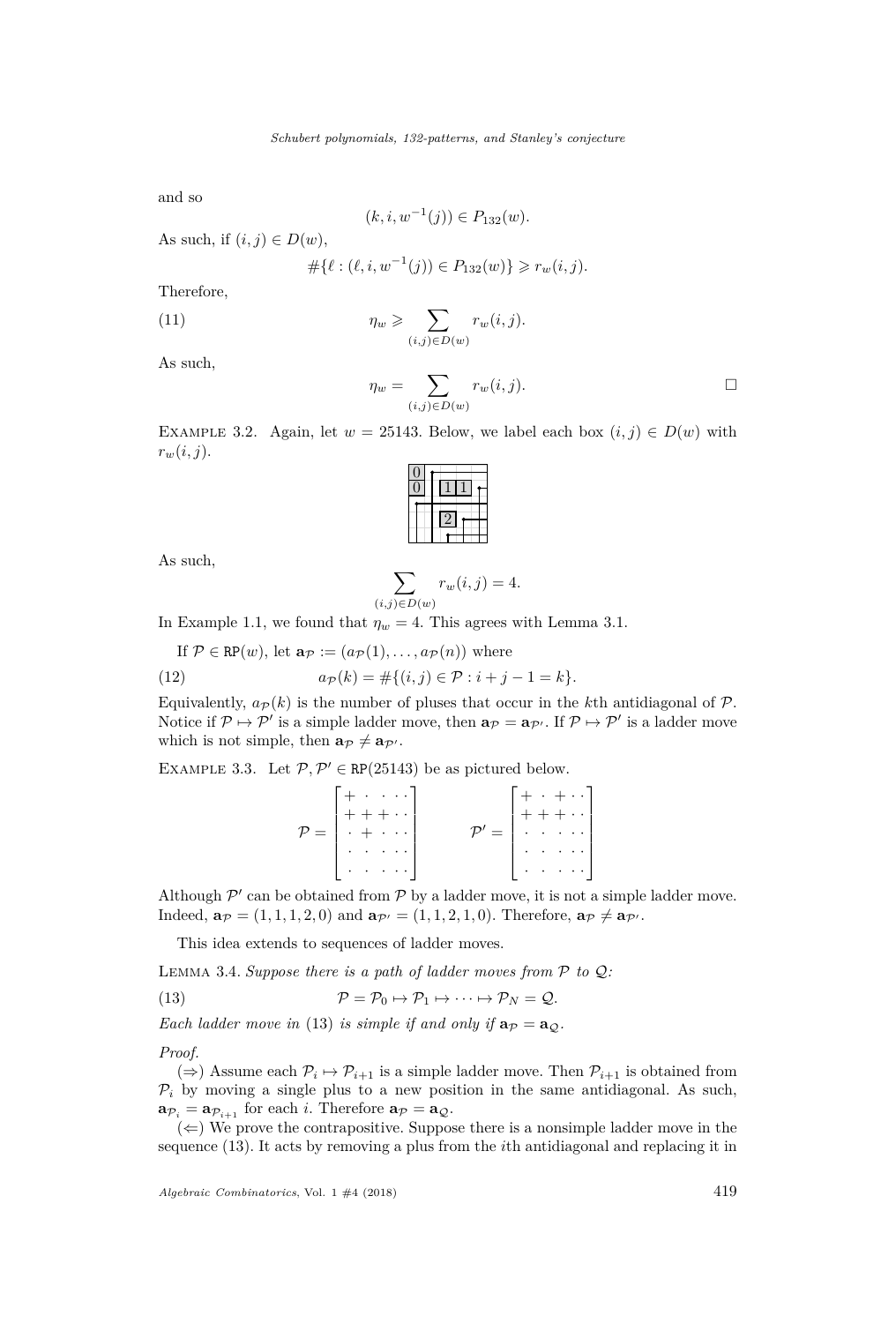the *j*th antidiagonal with  $i < j$ . In particular, we may pick *j* to be the maximum such label. By the maximality, no plus moves into the *j*th antidiagonal from a different antidiagonal. Then  $a_P(i) > a_Q(i)$  and so  $a_P \neq a_Q$ .

Fix an indexing set *I*. A labeling of a pipe dream is an injective map  $\mathcal{L}_{\mathcal{P}} : \mathcal{P} \to I$ . Suppose  $\mathcal{P} \mapsto \mathcal{P}'$  is a simple ladder move. Then  $\mathcal{P}'$  inherits a labeling from  $\mathcal{P}$  as follows:

$$
\mathcal{L}_{\mathcal{P}'}(i,j) = \begin{cases} \mathcal{L}_{\mathcal{P}}(i,j) & \text{if } (i,j) \in \mathcal{P} \\ \mathcal{L}_{\mathcal{P}}(i+1,j-1) & \text{otherwise.} \end{cases}
$$

Since  $P \mapsto P'$  is a simple ladder move, P' is obtained from P by adding some  $(i, j)$  to P and removing  $(i+1, j-1)$ . Therefore  $\mathcal{L}_{\mathcal{P}'}$  is well defined. If there is a path of simple ladder moves from  $P$  to  $Q$ , then  $Q$  inherits the labeling  $\mathcal{L}_Q$  from  $\mathcal{L}_P$  inductively.

LEMMA 3.5. Let  $L_P$  be a labeling. Suppose  $Q$  can be reached from  $P$  by simple ladder *moves. Then* Q *inherits the same labeling from* P *regardless of the choice of sequence.*

*Proof.* Suppose  $\mathcal{P} \mapsto \mathcal{P}'$  is a simple ladder move. Then within any antidiagonal, both pipe dreams have the same set of labels in the same relative order. Iterate this argument along a path of simple ladder moves from  $P$  to  $Q$ . Then, in each antidiagonal,  $P$  and  $Q$  have the same set of labels, still in the same relative order. As such, the labeling is uniquely determined and independent of the choice of path.  $\Box$ 

<span id="page-6-1"></span><span id="page-6-0"></span>LEMMA 3.6.

(i) *The map*

$$
(i,j) \mapsto (i,j - r_w(i,j))
$$

*is a bijection between*  $D(w)$  *and*  $\mathcal{B}_w$ *.* 

<span id="page-6-2"></span>(ii) *The map*

$$
(i,j) \mapsto (i - r_w(i,j), j)
$$

*is a bijection between*  $D(w)$  *and*  $\mathcal{T}_w$ *.* 

<span id="page-6-3"></span>(iii)  $\mathcal{B}_w$  *and*  $\mathcal{T}_w$  *are connected by simple ladder moves.* 

*Proof.*

[\(i\).](#page-6-1) Suppose  $\ell > i$  and  $w(\ell) < w(i)$ . Since  $w^{-1}(w(\ell)) = \ell > i$  and  $w(i) > w(\ell)$ , by [\(4\)](#page-2-1), we have  $(i, w(\ell)) \in D(w)$ . Therefore,

$$
w(\ell) \in \{j : (i, w(j)) \in D(w)\}.
$$

By  $(8)$ , the *i*th row of  $D(w)$  has as many boxes as there are pluses in the *i*th row of B*w*. Let

$$
j_1 < j_2 < \cdots < j_{m_i(w)}
$$

be the sequence obtained by sorting the set  $\{j : (i, j) \in D(w)\}\$ . Then

$$
j_{\ell} - r_w(i, j_{\ell}) = j_{\ell} - #\{k : k \leq i \text{ and } w(k) \leq j_{\ell}\}
$$
  
= #\{k : k > i \text{ and } w(k) \leq j\_{\ell}\}  
= #\{j : (i, j) \in D(w) \text{ and } j \leq j\_{\ell}\}  
= \ell.

Therefore  $(i, j_\ell) \mapsto (i, \ell)$ . Since  $1 \leq \ell \leq m_i(w)$  the map is well defined. This holds for any

$$
\ell \in \{1, \ldots, m_i(w)\}
$$

so the map is surjective. By definition,  $j_{\ell} = j_{\ell'}$  if and only if  $\ell = \ell'$ , giving injectivity. As such, this is a bijection.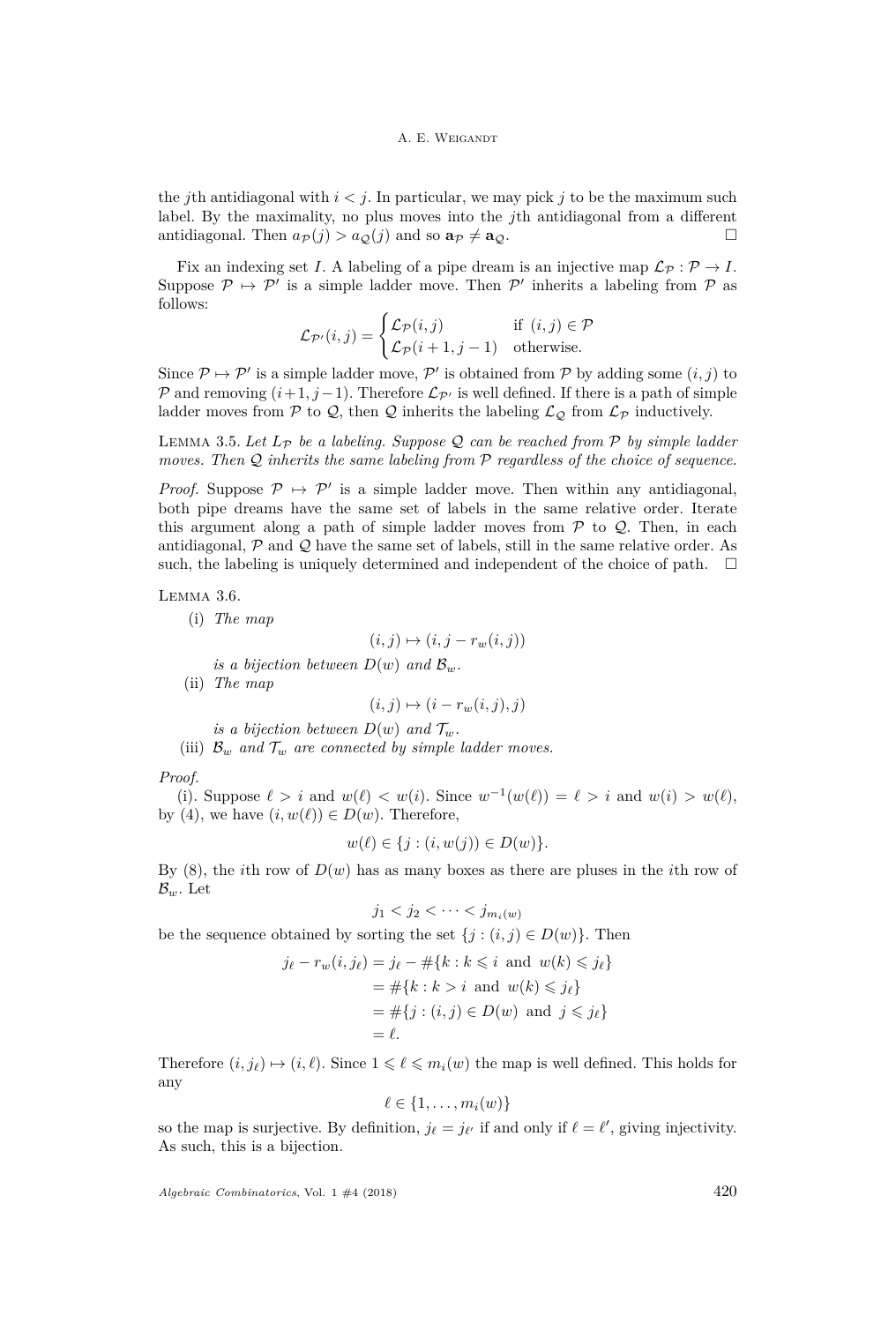[\(ii\).](#page-6-2) Let  $\phi$  be the map defined by  $(i, j) \mapsto (j, i)$ . Restricted to  $D(w)$ ,  $\phi$  is a bijection between  $D(w)$  and  $D(w^{-1})$ . By the definition of  $\mathcal{T}_w$ , the restriction

$$
\phi: \mathcal{B}_{w^{-1}} \to \mathcal{T}_{w}
$$

is also a bijection.

Let

$$
\psi: \mathcal{P}(w^{-1}) \to \mathcal{B}_w
$$

be the map in [\(i\).](#page-6-1) Then the composition

$$
D(w) \xrightarrow{\phi} D(w^{-1}) \xrightarrow{\psi} \mathcal{B}_{w^{-1}} \xrightarrow{\phi} \mathcal{T}_w
$$

is a bijection. Computing directly,

$$
\phi(\psi(\phi(i,j))) = \phi(\psi(j,i)) \n= \phi(j, i - r_{w^{-1}}(j,i)) \n= (i - r_{w^{-1}}(j,i), j).
$$

Applying [\(2\)](#page-2-3),

$$
r_{w^{-1}}(j, i) = #\{k : k \leq j \text{ and } w^{-1}(k) \leq i\}
$$
  
= #\{\ell : w(\ell) \leq j \text{ and } w^{-1}(w(\ell)) \leq i\}  
= #\{\ell : \ell \leq i \text{ and } w(\ell) \leq j\}  
= r\_w(i, j).

Therefore,

$$
\phi(\psi(\phi(i,j))) = (i - r_w(i,j), j).
$$

[\(iii\).](#page-6-3) By Theorem [2.4,](#page-4-1) there is a path of ladder moves from  $\mathcal{B}_w$  to  $\mathcal{T}_w$ . Applying [\(12\)](#page-5-1) and the bijections in parts [\(i\)](#page-6-1) and [\(ii\),](#page-6-2)

$$
\mathbf{a}_{\mathcal{B}_w}(k) = #\{(i,j) \in D(w) : i + (j - r_w(i,j)) - 1 = k\}
$$
  
= #\{(i,j) \in D(w) : (i - r\_w(i,j)) + j - 1 = k\}  
=  $\mathbf{a}_{\mathcal{T}_w}(k)$ .

By Lemma [3.4,](#page-5-2) the path uses only simple ladder moves.  $\Box$ 

In light of the previous lemma, we may label the pluses of 
$$
\mathcal{B}_w
$$
 using the map  $(i, j) \mapsto (i, j - r_w(i, j))$ , i.e. we refer to the plus which is the image of  $(i, j)$  as  $+_{(i,j)}$ .  
Likewise we label  $\mathcal{T}_w$  using the map  $(i, j) \mapsto (i - r_w(i, j), j)$ .

<span id="page-7-0"></span>LEMMA 3.7. The above labeling of  $\mathcal{T}_w$  is the same as the labeling it inherits from  $\mathcal{B}_w$ .

*Proof.* It is enough to show that within any given antidiagonal the labels in  $\mathcal{B}_w$  and  $\mathcal{T}_w$  are the same and have the same relative order. If  $(i, j) \in D(w)$ , then  $+_{(i,j)}$  is in position  $(i, j - r_w(i, j))$  in  $\mathcal{B}_w$  and in position  $(i - r_w(i, j), j)$  in  $\mathcal{T}_w$ . Since

$$
i + j - r_w(i, j) = i - r_w(i, j) + j,
$$

they are in the same antidiagonal.

Now consider the *r*th antidiagonal in  $B_w$ . Suppose the sorted list of pluses from top to bottom is

$$
+_{(i_1,j_1)}, +_{(i_2,j_2)}, \cdots, +_{(i_k,j_k)}.
$$

Since the map from  $D(w)$  is by left justification, we must have  $i_1 < i_2 < \cdots < i_k$ . As  $i_{\ell} + j_{\ell} - 1 = r$  for all  $\ell$ , it follows that  $j_1 > j_2 > \cdots > j_k$ . Since the map from  $D(w)$ to  $\mathcal{T}_w$  is by top justification, the sorted list of pluses from top to bottom must also be

$$
+_{(i_1,j_1)},+(i_2,j_2),\cdots,+_{(i_k,j_k)}.
$$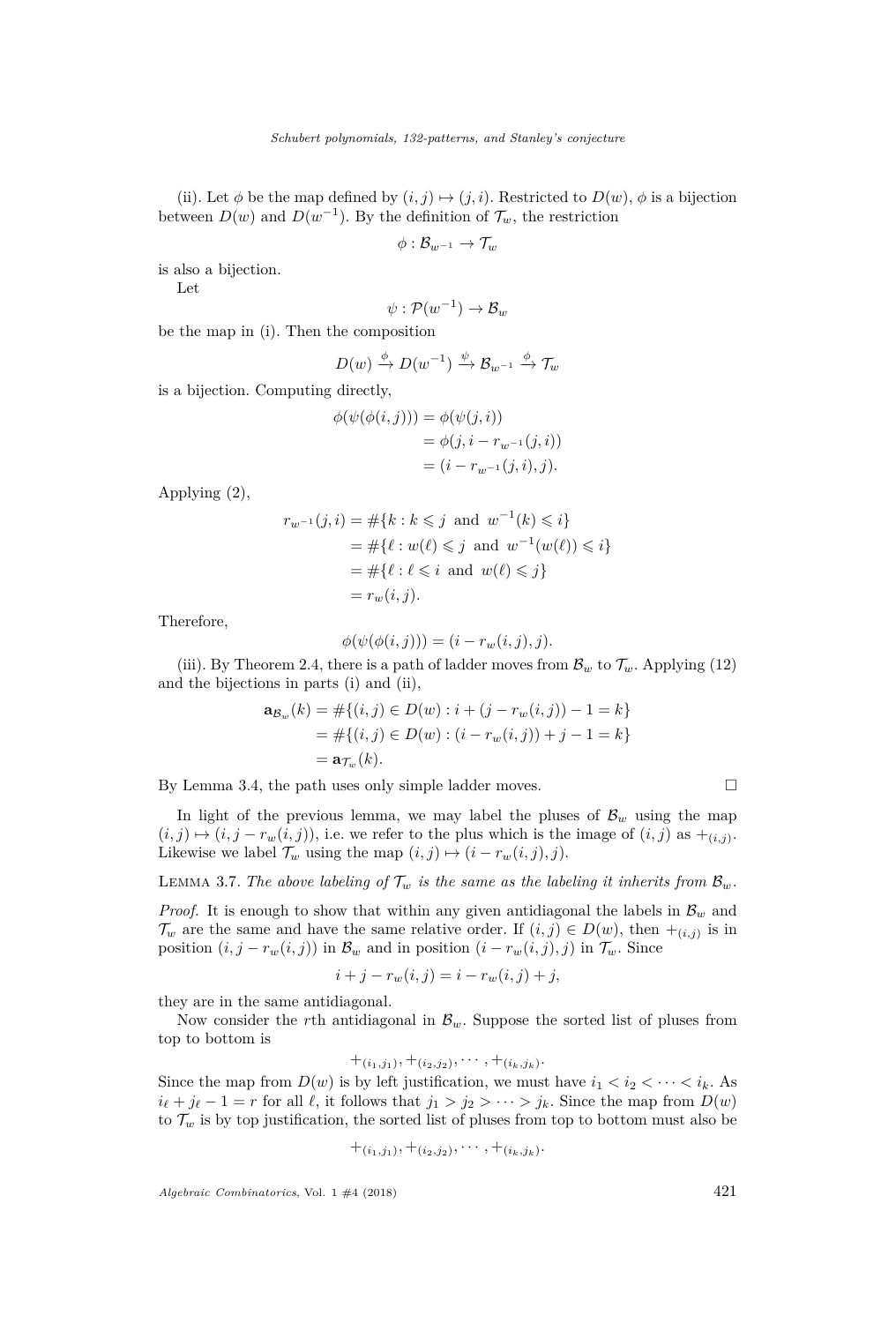# A. E. WEIGANDT

Therefore, the labeling which  $\mathcal{T}_w$  inherits from  $\mathcal{B}_w$  coincides with the labeling determined by the map  $(i, j) \mapsto (i - r_w(i, j), j)$ .

We conclude with the proof of the 132-bound.

*Proof of Theorem [1.2.](#page-1-0)* By Lemma [3.6,](#page-6-0) there is a path of simple ladder moves connecting  $\mathcal{B}_w$  to  $\mathcal{T}_w$ , say

<span id="page-8-2"></span>(14) 
$$
\mathcal{B}_w = \mathcal{P}_0 \mapsto \mathcal{P}_1 \mapsto \cdots \mapsto \mathcal{P}_N = \mathcal{T}_w.
$$

Let  $n_{i,j} = #\{k : \mathcal{P}_k \mapsto \mathcal{P}_{k+1} \text{ moves } +_{(i,j)}\}$ . By definition,  $\mathcal{P}_k \mapsto \mathcal{P}_{k+1}$  moves exactly one plus, labeled by an element of  $D(w)$ . Therefore,

<span id="page-8-1"></span>(15) 
$$
N = \sum_{(i,j)\in D(w)} n_{i,j}.
$$

<span id="page-8-0"></span>CLAIM 3.8. *If*  $(i, j) \in D(w)$  *then*  $n_{i,j} = r_w(i, j)$ .

*Proof.* By Lemma [3.7,](#page-7-0)  $+_{(i,j)}$  must move from position  $(i, j - r_w(i, j))$  in  $\mathcal{B}_w$  to position  $(i-r_w(i,j),j)$  in  $\mathcal{T}_w$ . At each step  $+_{(i,j)}$  remains stationary or it moves up a row and one column to the right. As such,  $+(i,j)$  must move exactly  $i-(i-r_w(i,j)) = r_w(i,j)$ <br>times to go from row *i* to row  $i - r_w(i,j)$ . □ times to go from row *i* to row  $i - r_w(i, j)$ .

Then

$$
\eta_w = \sum_{(i,j)\in D(w)} r_w(i,j)
$$
 (by Lemma 3.1)  
= 
$$
\sum_{(i,j)\in D(w)} n_{i,j}
$$
 (by Claim 3.8)  
= N (by (15)).

Each  $\mathcal{P}_i$  in the sequence [\(14\)](#page-8-2) is distinct. As such,  $\#\text{RP}(w) \geq N + 1$ . Therefore

$$
\nu_w = \# \text{RP}(w) \geq N + 1 = \eta_w + 1.
$$

EXAMPLE 3.9. Let  $w = 25143$ . Below, we give a sequence of simple ladder moves connecting  $\mathcal{B}_w$  to  $\mathcal{T}_w$ . The last row and column of each pipe dream has been omitted.

| $+(1,1)$                 |           |   |  | $+(1,1)$         |          |         | $\cdot$ + $(2,4)$ |                    | $+(1,1)$                      |          |   | $^{+}(2,4)$ |  |
|--------------------------|-----------|---|--|------------------|----------|---------|-------------------|--------------------|-------------------------------|----------|---|-------------|--|
| $+(2,1) + (2,3) + (2,4)$ |           |   |  | $+(2,1) + (2,3)$ |          | $\cdot$ |                   |                    | $+(2,1)$                      | $+(2,3)$ |   |             |  |
|                          | $\bullet$ | ٠ |  |                  |          |         |                   |                    |                               | $+(4,3)$ |   |             |  |
| $+(4,3)$                 |           |   |  | $+(4,3)$         |          |         |                   |                    |                               |          |   |             |  |
|                          |           |   |  | $+_{(1,1)}$      |          |         |                   | $+(2,3)$ + $(2,4)$ | $+$ (1,1) $+$ (2,3) $+$ (2,4) |          |   |             |  |
|                          |           |   |  | $+(2,1)$         |          |         |                   |                    | $+(2,1)$ $+(4,3)$             |          |   |             |  |
|                          |           |   |  |                  | $+(4,3)$ |         |                   |                    |                               |          | ٠ |             |  |
|                          |           |   |  |                  |          |         |                   |                    |                               |          |   | $\bullet$   |  |

Notice for each  $(i, j) \in D(w)$ , the plus  $+(i, j)$  moves  $r_w(i, j)$  times. For instance,  $r_w(4,3) = 2$  and  $+_{(4,3)}$  moves twice. This follows from Claim [3.8.](#page-8-0) The above sequence from  $\mathcal{B}_w$  to  $\mathcal{T}_w$  uses  $\eta_w + 1 = 5$  pipe dreams in total. This agrees with the 132-bound,  $\nu_w \geqslant \eta_w + 1$ .

*Acknowledgements.* The author would like to thank Alexander Yong for helpful conversations and feedback. The author also thanks the anonymous referees for their comments and suggestions which improved the exposition of this work.